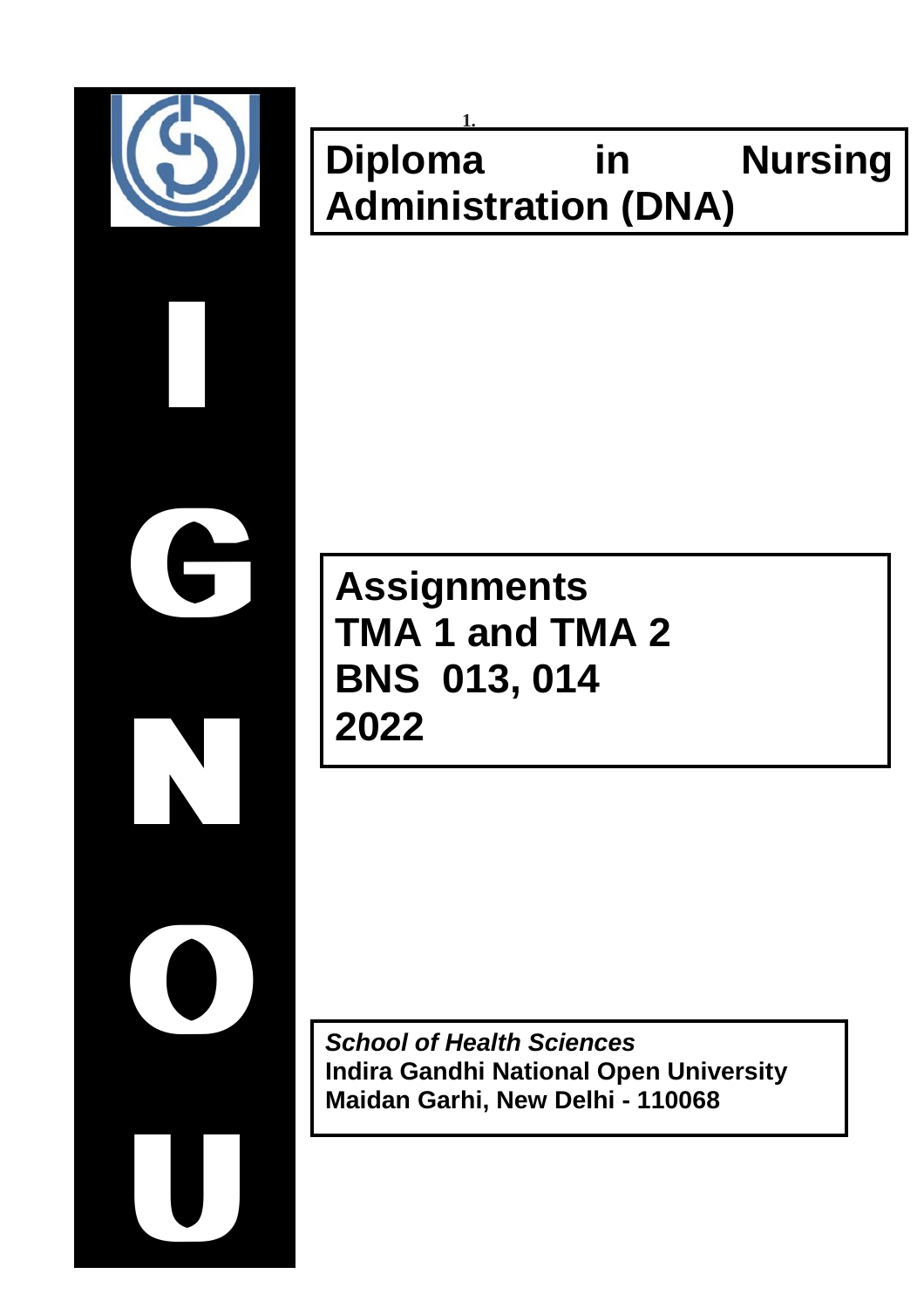Dear Student,

Assignments are compulsory for completing the theory course. Please note that you are required to score 50% marks in the each assignments separately. The assignments carry a weightage of 30% marks towards the final evaluation in theory component and **submission of related assignment is a prerequisite** for appearing in theory term-end examination for respective course. The subject area of assignment and its last date of submission are mentioned below:

| <sub>of</sub><br><b>Date</b><br>Last | <b>Course Code</b> | <b>Blocks Involved</b> | <b>Assignment Code</b> |
|--------------------------------------|--------------------|------------------------|------------------------|
| <b>Submission</b>                    |                    |                        |                        |
| 31 August, 2022                      | <b>BNS-013</b>     | 1, 2                   | <b>BNS-013/TMA-1</b>   |
|                                      | <b>BNS-014</b>     | 1, 2                   | <b>BNS-014/TMA-1</b>   |
|                                      |                    |                        |                        |
|                                      |                    |                        |                        |
|                                      |                    |                        |                        |
| 30 September, 2022                   | <b>BNS-013</b>     | 3, 4                   | <b>BNS-013/TMA-2</b>   |
|                                      | <b>BNS-014</b>     | 3, 4                   | $BNS-014/TMA-2$        |
|                                      |                    |                        |                        |

Please take not of the following points before writing your assignment:

- Use only foolscap size paper for writing your responses. **Only hand written assignment**  will be accepted Typed or printed copies of assignment will not be accepted.
- Tie all the pages after numbering them carefully.
- Write the question number with each answer.
- **All the questions are compulsory.**
- Assignment will be evaluated out of 100 marks. Weightage is indicated in against each question.

#### **Suggestions for writing an assignment:**

Read the assignment carefully. Scan through the whole material of the course, answers may be linked within the blocks/units and some questions are applied type based on your theory blocks. Draw a rough outline of your answer in your words. Support your answer with examples from your clinical / community experience. Make a logical order. Then write your answer neatly and submit. Give illustrations and tables wherever necessary. **Your may keep a Xerox copy of the answer sheets for future reference.** Do not from print material.

Answer both the assignments in separate sheets. On the first page of the assignment response sheet, write the course code, course title, assignment code, name of your Programme Study Centre (PSC) and date of submission. Your Enrollment no, Name and Full Address should be mentioned in the top right corner of the first page. The first page of your response sheet looks like the format given below: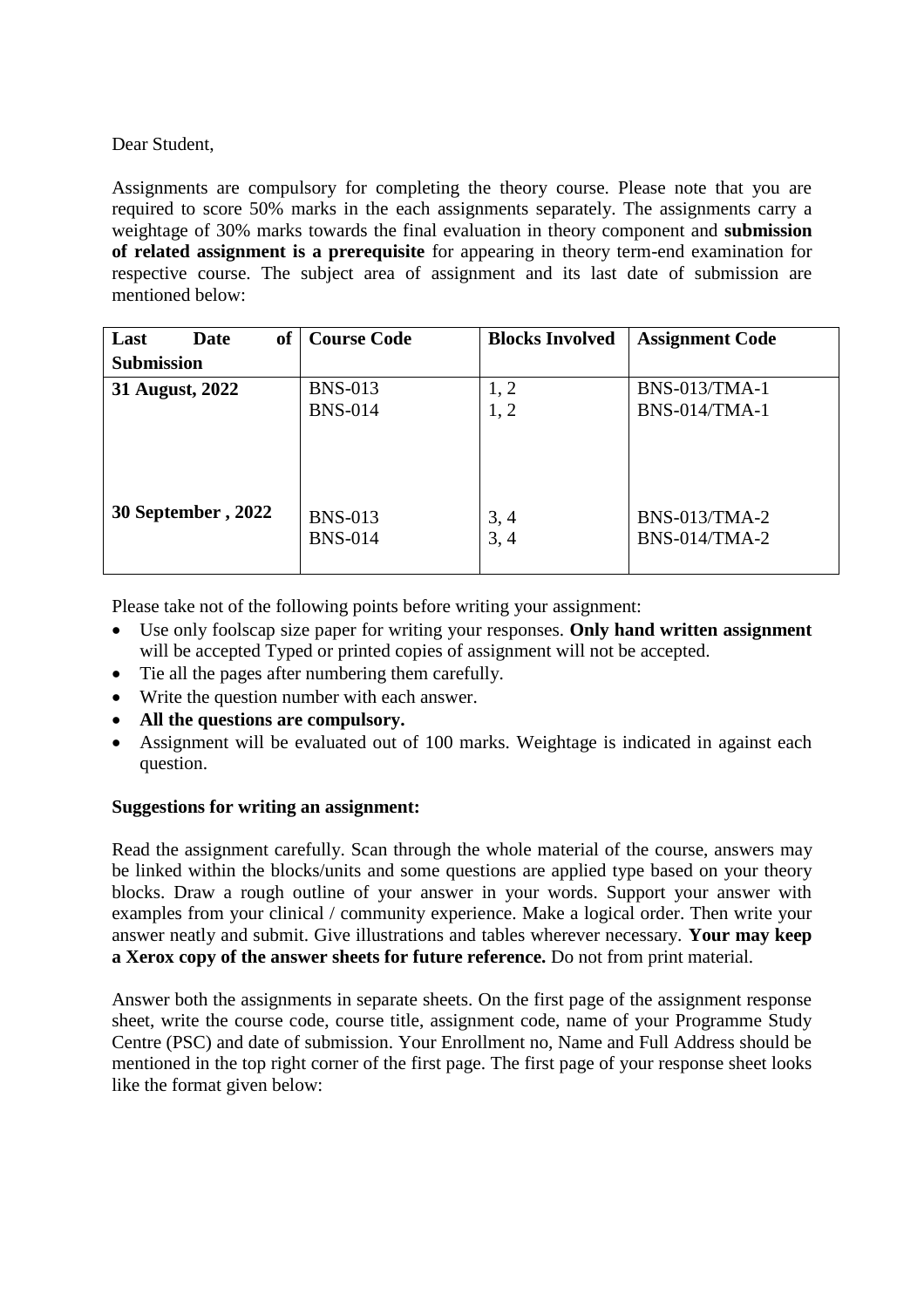| Course                            |    |             |                   |
|-----------------------------------|----|-------------|-------------------|
| Code:.<br>Course                  |    | .<br>Title: | Enrollment<br>No. |
| Assignment<br>Code:.<br>.<br>PSC: |    |             | Name:<br>Address: |
| Date                              | of | Submission: |                   |

**Please submit the assignment to your Programme In-charge of the Nodal Programme Study Centre allotted to you.**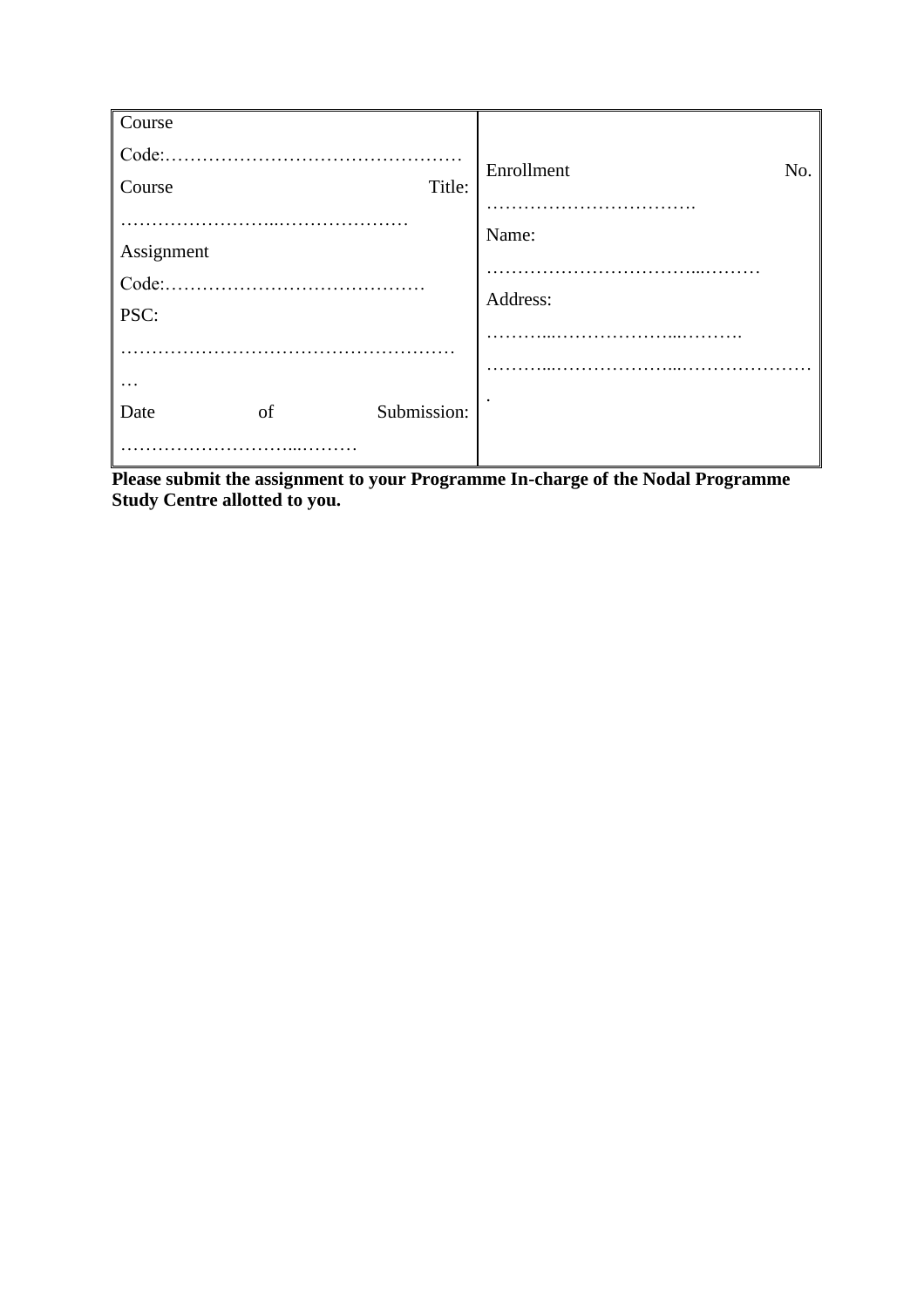#### **PRINCIPLES AND GROUP DYNAMICS(BNS 013) Assignment – 1 (Block 1 & 2 ) Tutor Marked**

|                                                                                                                                                                                          | <b>Programme Code : DNA</b>              |
|------------------------------------------------------------------------------------------------------------------------------------------------------------------------------------------|------------------------------------------|
|                                                                                                                                                                                          | <b>Course Code: BNS 013</b>              |
|                                                                                                                                                                                          | Assignment Code: BNS 013/ TMA-1/2022     |
|                                                                                                                                                                                          | <b>Maximum Marks - 100</b>               |
|                                                                                                                                                                                          | Last date of Submission: August 31, 2022 |
| Note: Support all answers with example from the hospital/institution and copy of                                                                                                         |                                          |
| documents if mentioned.                                                                                                                                                                  |                                          |
|                                                                                                                                                                                          |                                          |
| 1. a) Explain the meaning of group and group dynamics.<br>b) Describe the stages of group formation.                                                                                     |                                          |
| c) Discuss characteristics of nursing group with example for each.                                                                                                                       | $(2+5+8=15)$                             |
| 2. a) Describe the areas of conflict in an organization, support with examples from your<br>organization.                                                                                |                                          |
| b) Explain the conflict management strategies a nurse administrator adopts in your organization                                                                                          | $(5+10=15)$                              |
| 3. Describe the functions of a leader and members of the group in the following:                                                                                                         |                                          |
| a) Group Building and Maintenance Role                                                                                                                                                   |                                          |
| b) Group Tack Functions Role                                                                                                                                                             | $(5+5=10)$                               |
|                                                                                                                                                                                          |                                          |
| 4. (a)Critically analyze the concept of health team in health organization.<br>(b) Describe role of nurse in team functioning.                                                           |                                          |
|                                                                                                                                                                                          | $(6+4=10)$                               |
| 5. a) Describe the constitution and role of various committees in Nursing Service in your hospital.                                                                                      |                                          |
| b) Describe the constitution and role of various committees in Nursing Education in any                                                                                                  |                                          |
| college/School of nursing in your state.                                                                                                                                                 | $(5+5=10)$                               |
| 6. Critically analyze the leadership style of nurse administrators in your institution, support with<br>examples.                                                                        | (10)                                     |
|                                                                                                                                                                                          |                                          |
| 7. a) Explain the concept of collective bargain.<br>b) Describe the principles of collective bargain.                                                                                    | $(4+6=10)$                               |
| 8. a) Describe the qualities you would like to appreciate in a nurse administrator.<br>b) Discuss the techniques followed by a nurse administrator to be an effective leader. $(5+5=10)$ |                                          |

9. Explain the following in relation to your hospital/organization. (2x5=10)

a) Group Culture

b) Preparation for Committee Meeting

c) Concept of Leadership

d) Methods of Collective Bargain

e) Process of Negotiation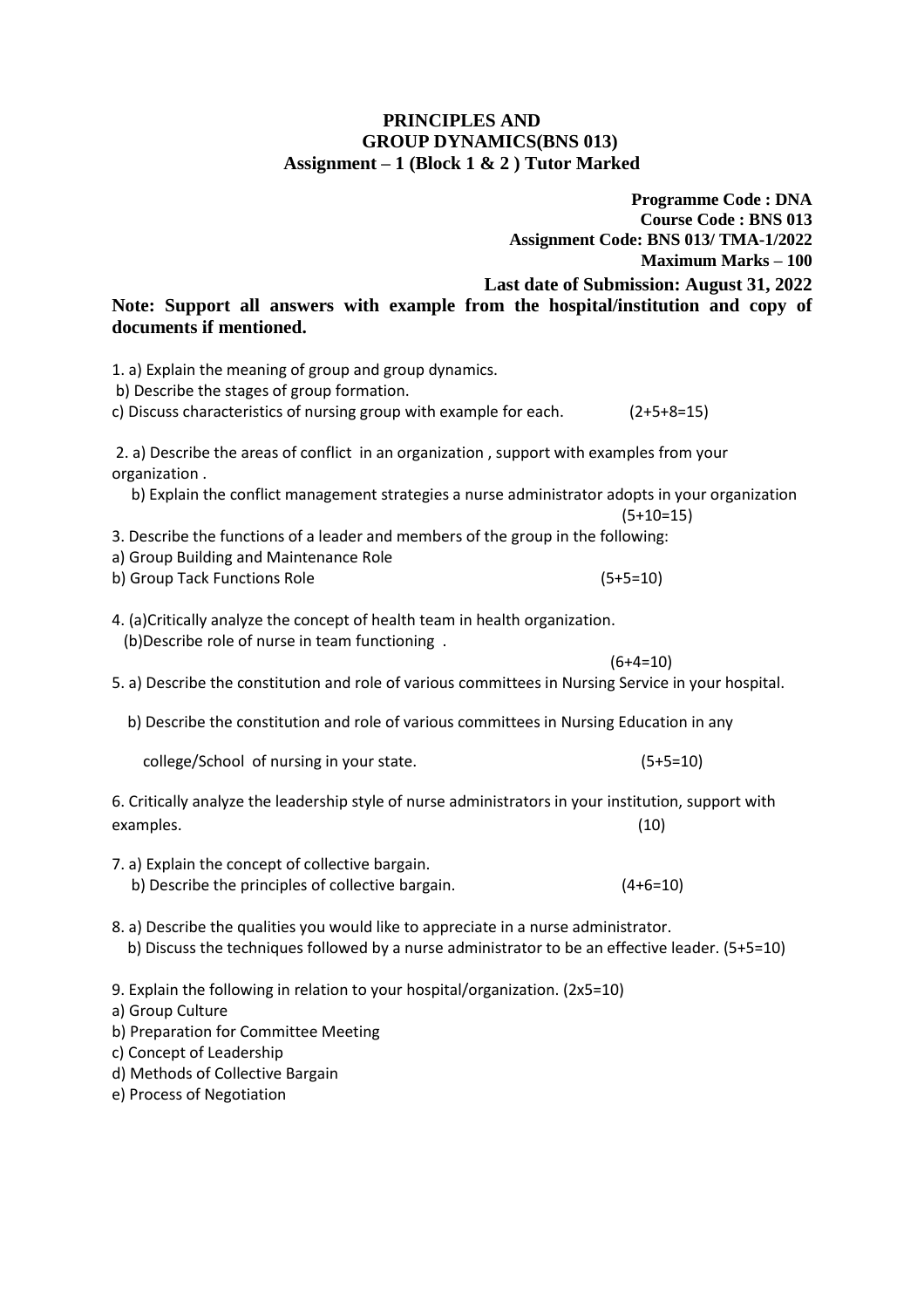#### **GROUP DYNAMICS (BNS 013) Assignment – 2 (Block 3 & 4 ) Tutor Marked**

**Programme Code : DNA Course Code : BNS 013 Assignment Code: BNS 013/ TMA-2/2022 Maximum Marks – 100 Last date of Submission: September 30, 2022 Note: Support all answers with example from the hospital/institution and copy of documents if mentioned.**

A 1. a) Explain the importance of communication in nursing.

b) Describe the elements of communication with examples.

c) Discuss the types of communication their advantages and limitations. (3+5+7=15)

2. a) Explain the ethical principles with examples.

b) Discuss the significance of studying ethics in nursing.

c) Describe the ethics theories/approaches. (8+3+4=15)

3. a) Describe the various communication barriers nurses and patient faces while communication. b) Suggest the strategies for reducing the communication barriers in hospital/health institution.

$$
(5+5=10)
$$

4. Describe the guidelines for planning effective communication, support with examples. (10)

- 5. a) Describe the barriers in public relation in hospital/health institution, support with examples.
- b) Discuss the role of nurse administrator in public relation in hospital/health institution. (5+5=10)
- 6. a) Describe the factors a nurse will keep in mind to help the patient to adjust to illness. b) Discuss the ways of helping the patient who is considered difficult. (5+5=10)
- 7. a) List the principles of recording.
	- b) List the essentials of good documents. c) Describe the records and reports maintained in nursing education institution.  $(2+2++6=10)$
- 8. a) Describe the various records and reports maintained in nursing service administration.
	- b) Describe the various records and reports maintained in community health nursing.
	- c) List essentials of good charting. (4+4+2=10)
- 9. Explain the following in relation to your hospital/organization. (2x5=10)
	- a) Communication Network
	- b) Internet
	- c) Negligence
	- d) Standards
	- e) Concept of Human Relation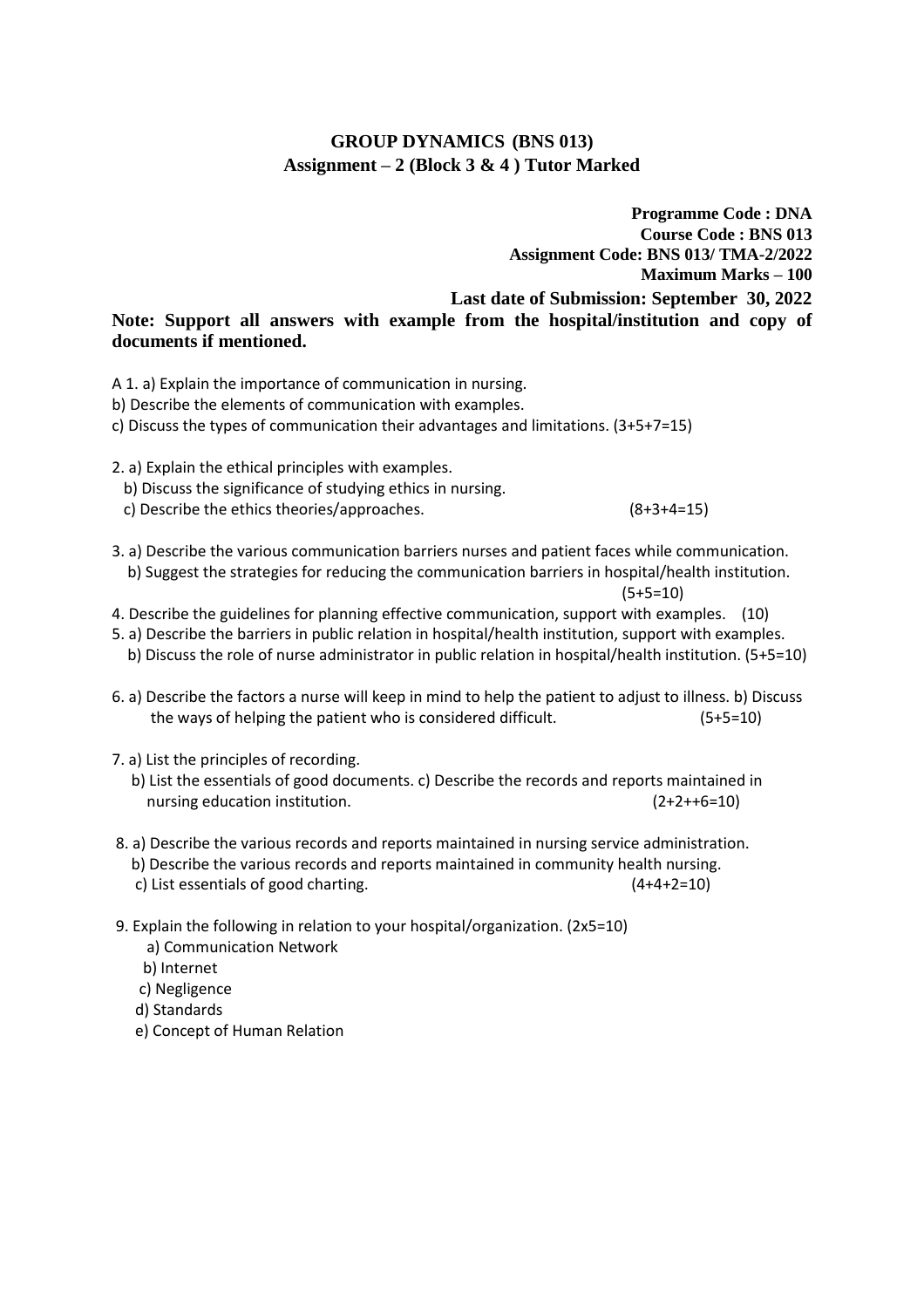## **RESOURCE MANAGEMENT (BNS-014) Assignment – 1 (Block 1 & 2 ) Tutor Marked**

**Programme Code : DNA Course Code : BNS 014 Assignment Code: BNS 014/ TMA-1/2022 Maximum Marks – 100 Last date of Submission: August 31, 2022 Note: Support all answers with example from the hospital/institution and copy of documents if mentioned.** 1. a) Describe the functions of personnel management. b) Critically analyze the responsibilities of a nurse administrator as a personnel manager. (8+7=15) 2) a) Describe the process of material management followed in your hospital/institution. b) Critically analyze the role of a nurse administrator in material management at hospital level.  $(10+5=15)$ 3) a) List the characteristics of sound personnel policies. b) Discuss the importance and significance of personnel policies. (5+5=10) 4) Explain the process of manpower planning in nursing at hospital level. (10) 5) a) Illustrate the components to achieve effectiveness in inter-personal relationship. b) Describe the tools to achieve effectiveness in inter-personnel relationship. (4+6=10) 6) a) Describe the process of management of material store in your hospital/institution. b) Critically analyze the use of computers in management of material in stores. (7+3=10) 7) a) Explain the meaning of inventory control. b) List the guidelines a nurse administrator will keep in mind for controlling inventory. c) Explain the inventory control method used in your hospital/institution. (2+2+6=10) 8) a) List the purposes of drug management. b) Describe the guidelines followed in your hospital for maintenance of life saving drugs. c) Critically analyze the role of a nurse administrator in drug management at ward level.  $(2+4+4=10)$ 9) Explain the following in relation to your hospital/organization. (2x5=10)

- a) Challenges of Personnel Management.
- b) Significance of Job Analysis
- c) Induction Training
- d) Disposal and Condemnation of Material
- e) Meaning and Definition